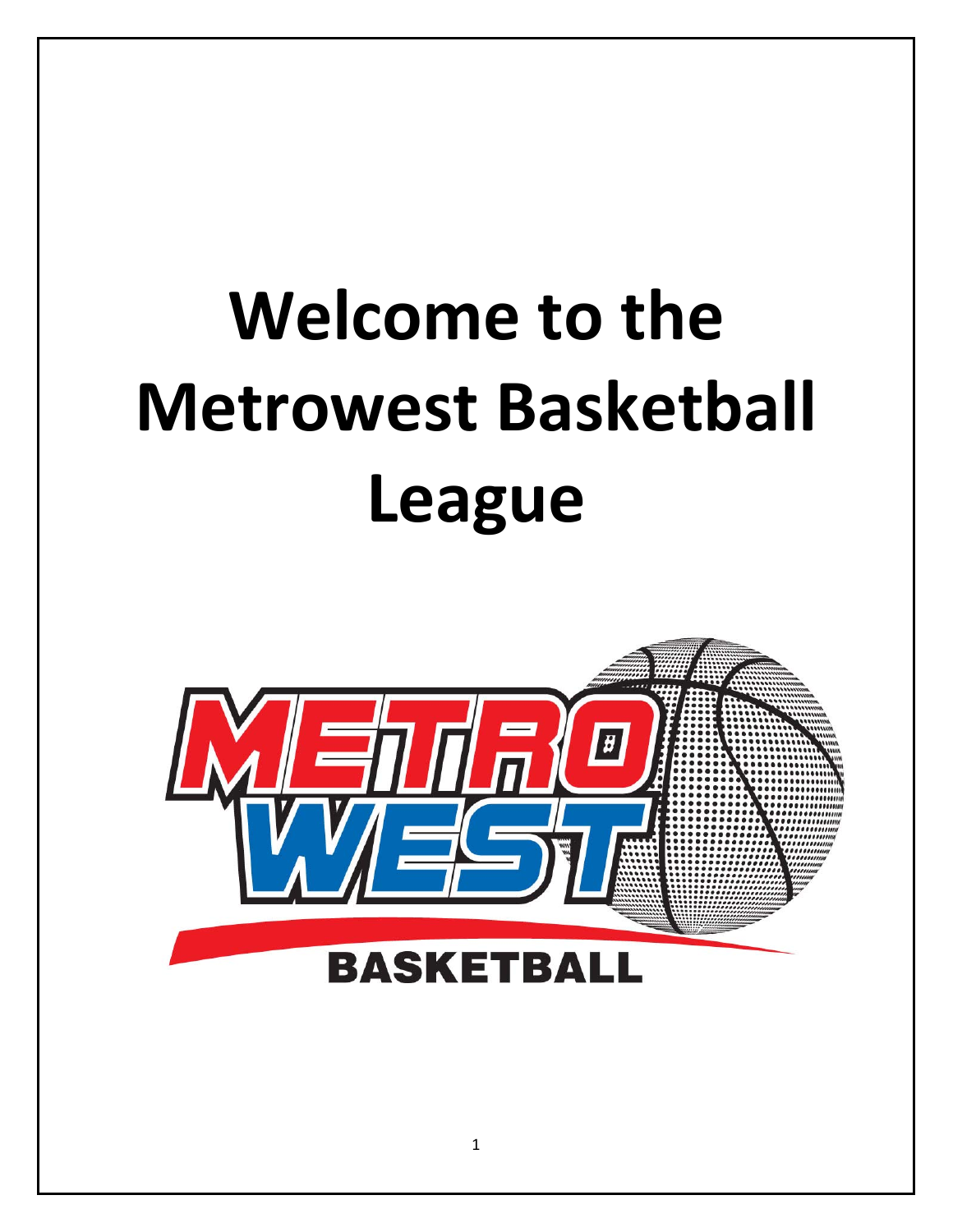## **Table of Contents**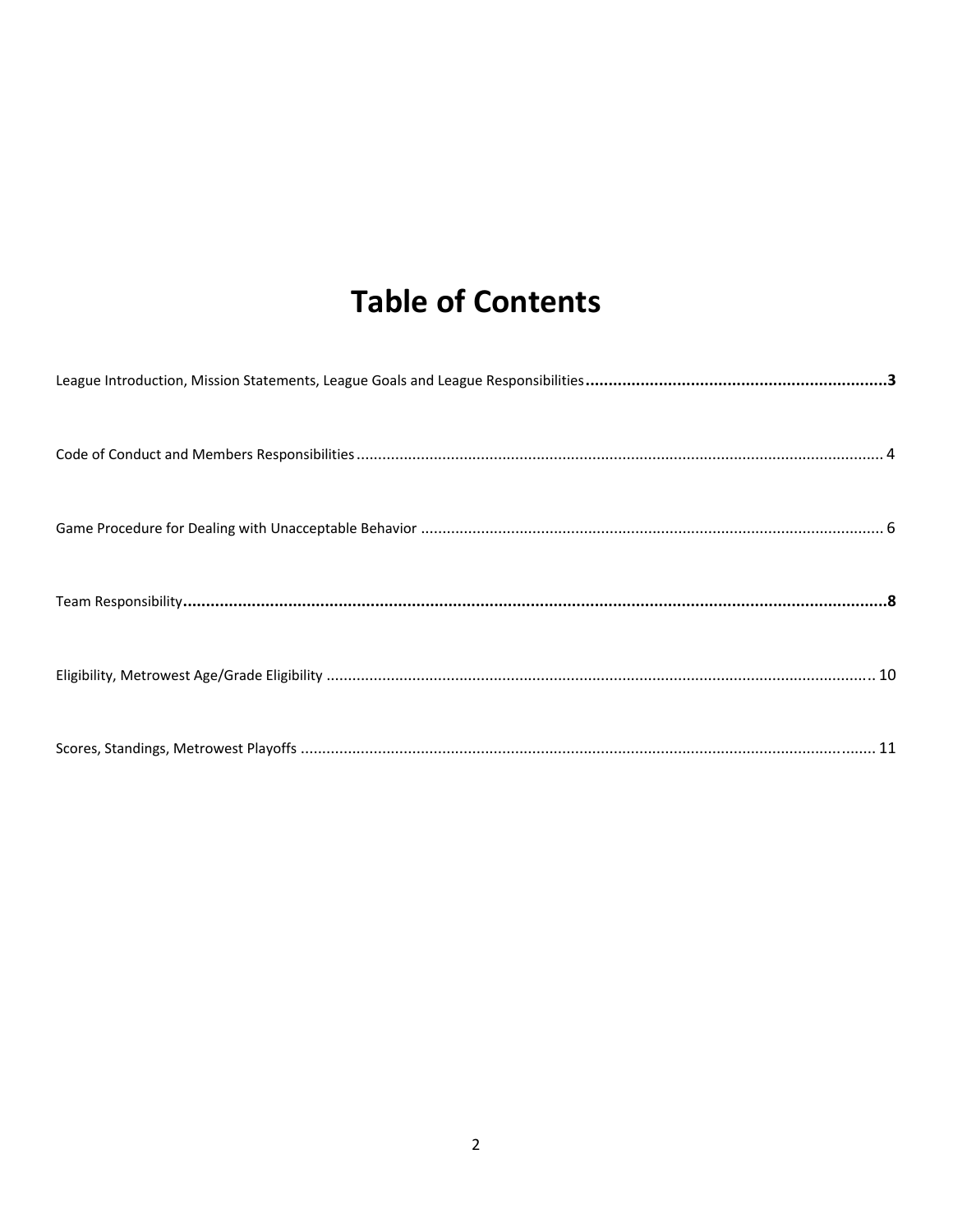## **League Introduction**

Welcome to the Metrowest Basketball league. The Metrowest basketball league is a service provider to member towns in the suburban Boston area in support of their winter youth basketball travel teams grades 4 to 8, boys and girls. We do not manage towns or individual teams and/or the day to day operations of individual member towns and how they conduct business. We do encourage each town to constantly be reviewing their policies and procedures to ensure the highest quality of integrity and fairness in their town and teams. We encourage each coordinator to embrace the power to lead and share the Missions and Goals of the league.

## **Mission Statement**

The mission of Metrowest Basketball is to provide a competitive league for many different levels of play while creating an environment in which children and adults can have fun with basketball. We constantly review rules and procedures to provide the best experience for the players.

## **League Goals**

- 1. Model and teach competitiveness with an emphasis on goods sportsmanship.
- 2. Promote increased self-esteem among our children and adults.
- 3. Safety is of utmost concern to Metrowest. Coordinators, Coaches and Referees should strive to avoid injury whenever possible.
- 4. Constantly strive to be ahead of the cure with enhancements and improvements to the league procedures, technology and rules.
- 5. Actively interact with Coordinators to ensure a league with a voice.

## **League Responsibility**

Organize competitive playing divisions in each grade/gender to ensure each team has an opportunity to compete at their own highest level. We re-align teams for both the regular season and post season yearly. The teams are aligned with the help of town Coordinators to ensure competitive divisions with the goal of competitive play throughout both.

- 1. Scheduling of Regular Season Games.
- 2. Scheduling and overseeing tournament Play-off games.
- 3. Assigning official coordinators to each member town. They are responsible for assigning officials to each game.
- 4. Monitoring various policies decided upon by the member communities: Including Rosters, Code of Conduct, and Game Rules.
- 5. Hold yearly meeting to allow town an opportunity to vote on key issues to ensure the league is running at its highest level.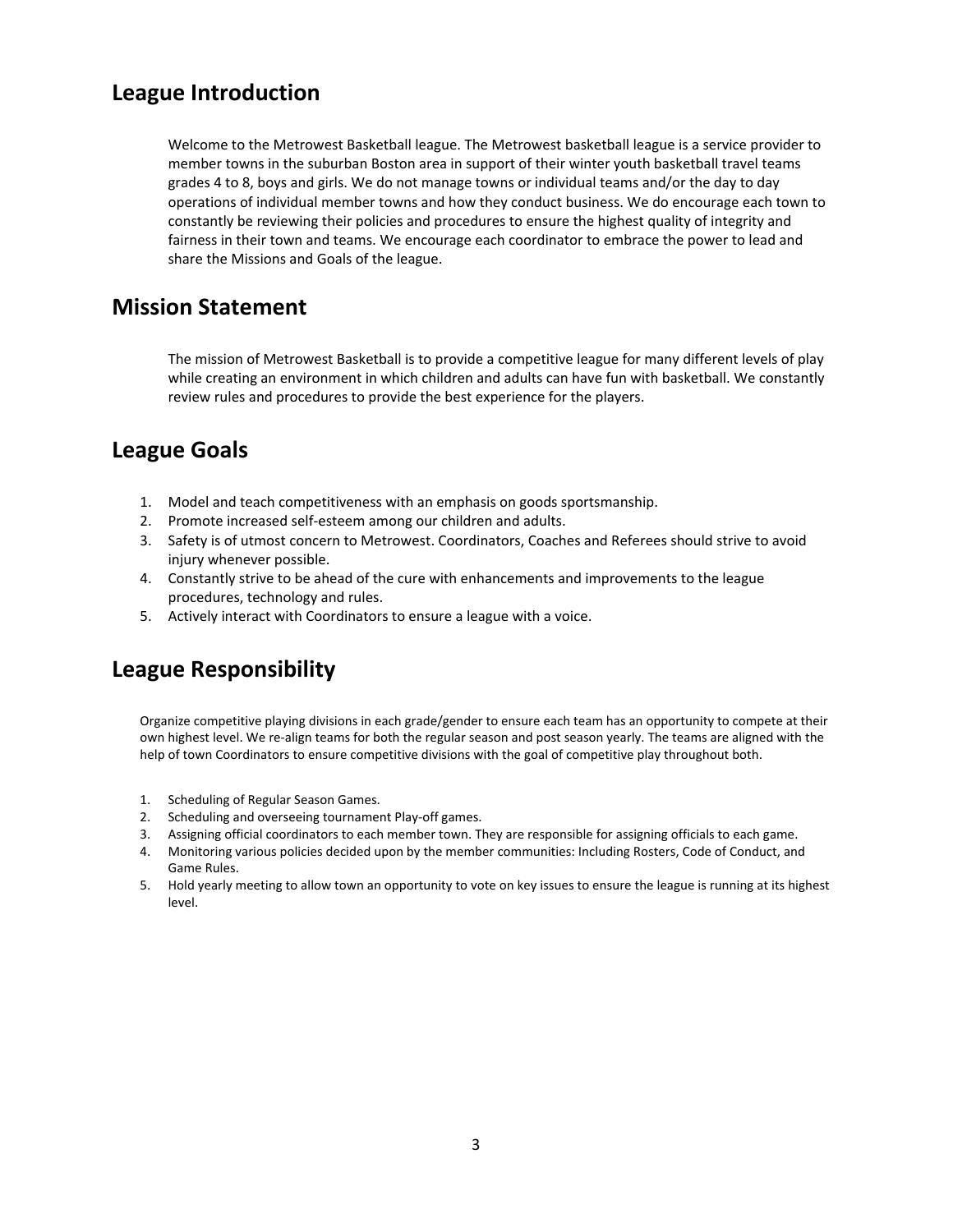## **Code of Conduct and Members Responsibilities**

#### *Code of Conduct:*

The Metrowest League has always promoted good sportsmanship among coaches, players and spectators. The majority of participants have adhered to this Policy. However, in recent years there have been a small number of incidents reported where behavior has been unacceptable. In order to better identify those abusers of the code of conduct and to resolve these nuisances, a new set of procedure was adopted in 2008.

ALL PARENTS, COACHES AND PLAYERS ARE ASKED TO REVIEW THIS POLICY IN DEPTH (PLEASE NOTE THAT SOME TOWNS HAVE POLICIES THAT ARE MORE STRICT THAN THE METROWEST POLICY. THIS POLICY DOES NOT REDUCE OR ELIMINATE LOCAL TOWN POLICIES IN ANY WAY.) HOWEVER, THE METORWEST POLICY IS THE MINIMUM AND MUST BE INFORCED.

#### *Official Coordinator:*

Assign quality officials to games.

#### *Official Coordinator Responsibility:*

Review and monitor the stable of officials to ensure the highest quality.

Address and mediate between any possible discrepancy with a coordinator and an official. The official coordinator is not and will not address an issue with a coach, player or spectator. Please respect chain of command.

Ensure all officials are up to date with current rules and policies of Metrowest Basketball along with those in MIAA and Federation rules.

Review rules, point of emphasis and game management yearly with your stable.

#### *Game Officials:*

Officiate the game with the highest amount of effort and integrity.

#### *Game Officials Responsibility:*

Fill out necessary paperwork for code of conduct or rejections.

Ensure a game does not start any earlier than 5 minutes before scheduled time, unless weather is an issue. Coaches cannot overrule this.

Do your best to ensure a safe and competitive environment.

Follow and enforce all rules set forth by Metrowest Basketball, MIAA and National Federation rules.

Show up on time. Remember it's not your game; it's the player's game.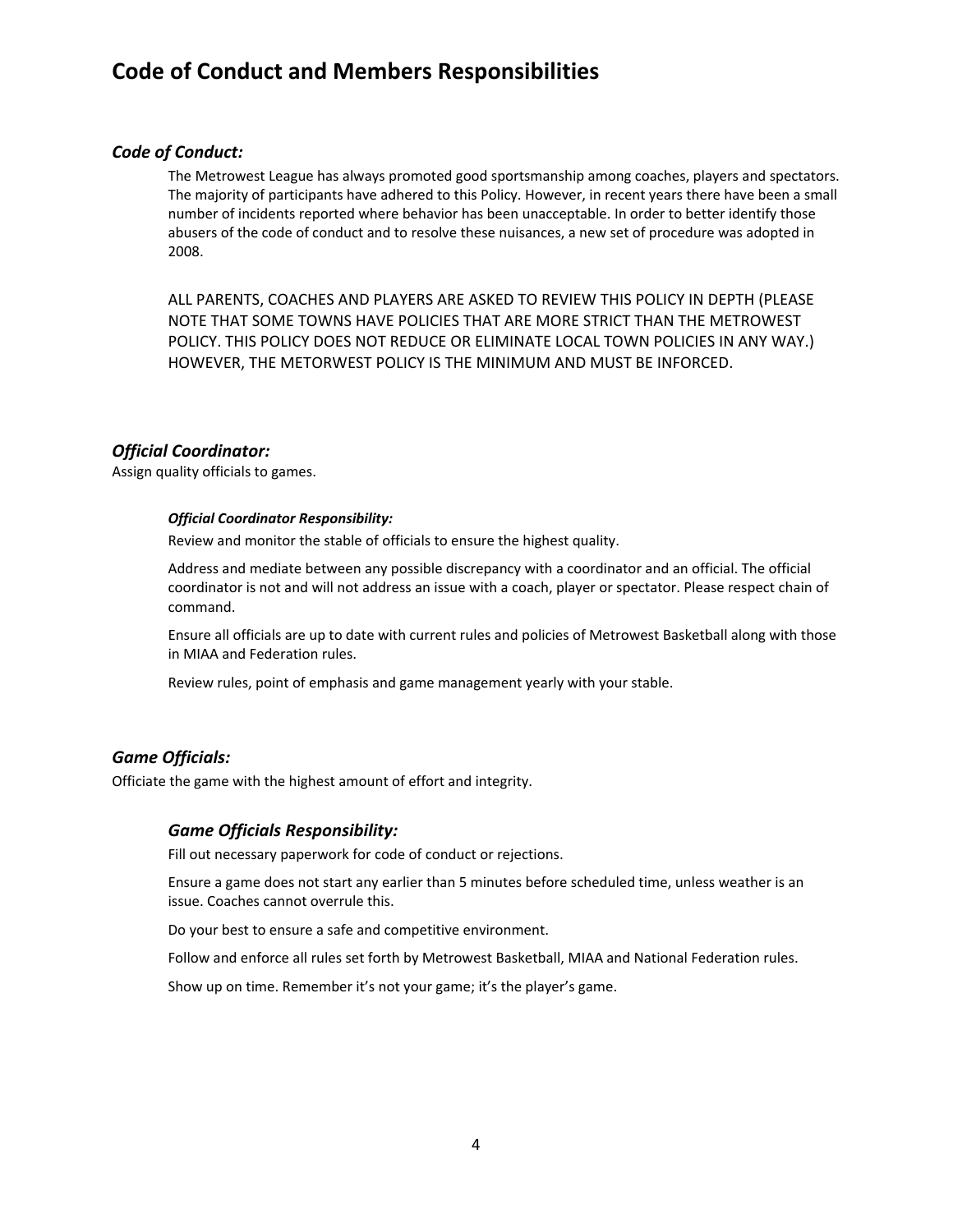#### *Town Coordinators:*

Handle all day to day operations of your individual town.

#### *Town Coordinators Responsibility:*

Oversee coaches, players and parents of your town to ensure the league mission and goals are being upheld.

Update computer system with team information, including teams, division request, coaches, and gym time for home games.

Ensure roster deadline has been met.

Operate a budget to ensure officials, Metrowest Basketball, insurance and other fees are paid.

Review and enforce code of conduct with coaches, players and parents.

Review and place teams accordingly to ensure a competitive season. Playing a team up or down to ensure wins or play against tougher talent does not benefit the league. Review placements with coaches prior to meeting.

#### *Coach Behavior and Responsibility:*

Coaches are responsible for ensuring that all members of the team and their fans practice good sportsmanship before, during and after the game.

Support the referees and refrain from making derogatory comments towards them.

Refrain from actions or words that undercut the self-esteem of players from their own team and opposite teams.

Do not allow your players to make derogatory comments towards other players/officials.

Coaches are NOT allowed to cancel or change a game. Town administrator must do it. If a coach does this without town administrator's guidance he/she will be suspended for one game.

NO trash talking.

Support post-game nice game exchange between players and coaches.

Good sportsmanship includes avoidance of unnecessary rough and dirty play. Players, coaches and referees should all strive in this regard. Dirty play will not be tolerated.

Record all games results online.

Update all rosters prior to the start of the season. Understand the consequences if this is not done.

Notify your team of any schedule change.

#### *Player Code of Conduct:*

Treat your teammates and your opponent as you would like to be treated.

Be a good sport at all times and remember you represents your parents, your team, and your team.

Play by the rules.

Control your behavior at all times. Use of bad language is unacceptable.

Don not do anything that would endanger your opponents, your teammates, your coaches, yourself, or officials.

Compete and prepare to win, never cheat to win.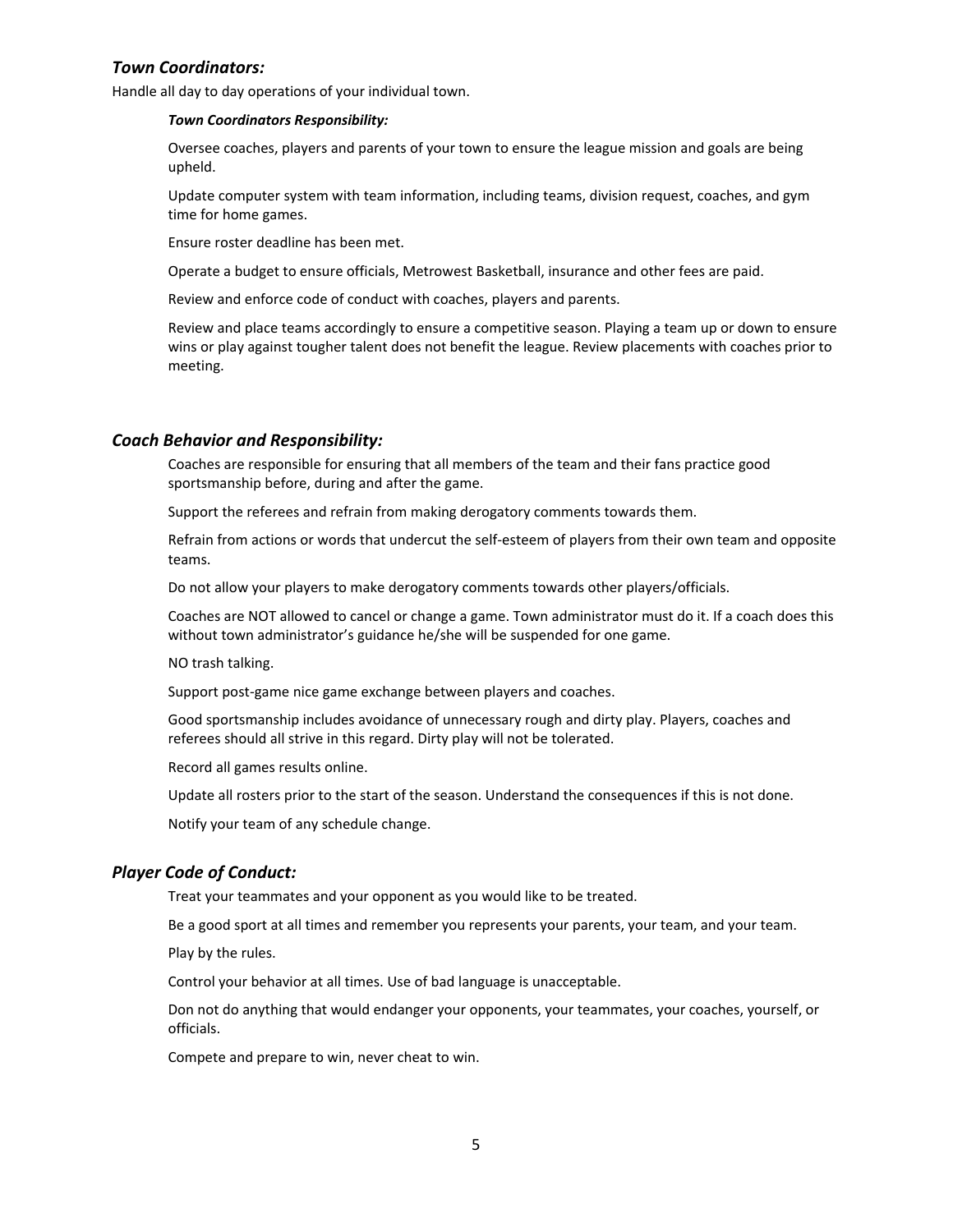#### *Parent/Spectator Code of Conduct:*

Always keep in mind that the players are grade school children trying to learn a game, the team concept, improve their skills, and learn life lessons. They are NOT playing for the entertainment of the spectators.

Applaud good performances from both teams. Congratulate all players regardless of the outcome.

Never ridicule or scold a child for making a mistake during competition. Be positive.

Condemn the use of violence in any form, be it by spectators, coaches or players.

Be part of the solution NOT the problem when it comes to criticism and possible violence.

Show respect for your teams' opponents. Encourage players to obey the rules and decision of officials.

Demonstrate appropriate social behavior by not using foul language, harassing players, coaches, or officials.

Calmer head always prevail.

## **Game Procedure for Dealing with Unacceptable Behavior!**

The game referees will monitor the conduct of coaches, players and fans with the following procedures in place.

#### *Coach Misconduct:*

If a referee determines that a coach is in violation of proper behavior, both referees will stop play and inform the coach that he/she is not in line with proper conduct. The referees will continue to utilize technical fouls for inappropriate behavior, and all rules pertaining to coach suspension for two technical fouls will be in effect, officials will enforce Federation Rules when a coach or assistant coach receives a technical foul.

If, in the judgment of the officials, a coach's conduct is extremely out of line, they will file a report to the head of referees who in turn will contact the league commissioner to review the situation. The town coordinator will be consulted and a determination will be made whether further action needs to be taken.

Coaches should not contact league officials, game officials, opposing coaches or players. Please contact your town administrator.

#### *Spectator Misconduct:*

If, in the judgment of the referees, spectator behavior is out of line with respect to the code of conduct, the referees will call a stoppage of play, and confer with the game coaches. The coach will in turn be responsible to contact the spectators for the purpose of correcting the inappropriate.

If the inappropriate conduct is not corrected, the offending spectator may be asked to leave the gym. Failure on the part of the spectator(s) to comply may result in the referee calling a premature end to the game.

If the inappropriate behavior is not readily resolved, the game referees will file a report to the head of referees who, in turn, will contact the league commissioner. The town coordinator (s) will be contacted, and a determination will be made whether further action is necessary.

Spectators should not contact league officials, game officials or opponent coaches and players. Please contact your town coordinator.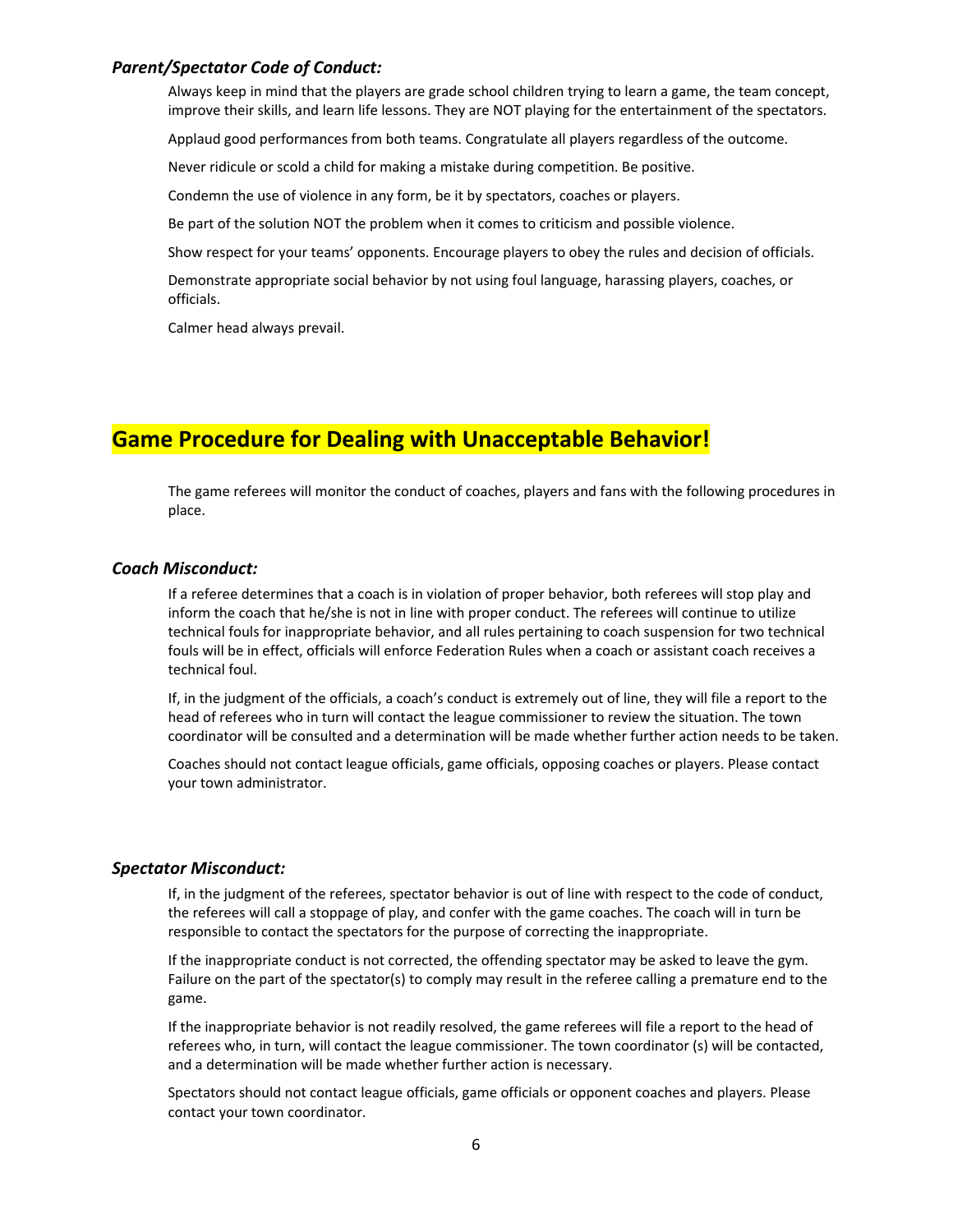#### *Player Misconduct:*

If a referee determines that a player is exhibiting inappropriate behavior, the referees will stop play and confer with the coach to correct the inappropriate behavior. The use of technical fouls will continue as in the past, including mandatory suspension of a player for game ejection.

If, in the judgment of the officials, a player's conduct is extremely out of line, they will file a report to the head of referees who in turn will contact the league commissioner to review the situation. The town coordinator will be consulted and a determination will be made whether further action needs to be taken.

#### *Subsequent Action Penalties:*

If it is determined by the league officials, head of referees, and the town coordinator that misconduct is of such a severe nature that a meeting is required to determine if further penalties or sanctions should be imposed on the offending parties, the league commissioner will call a meeting of involved parties to review the incident. Failure of involved parties to attend the meeting may result in suspension of play by the team(s) involved until the issue is resolved.

#### **Chain of Command**

**League Administrators**  Town Coordinators **Official Coordinators** -1 ı Coaches Officials Parents/Guardians/Players Spectators

**Please follow chain of command**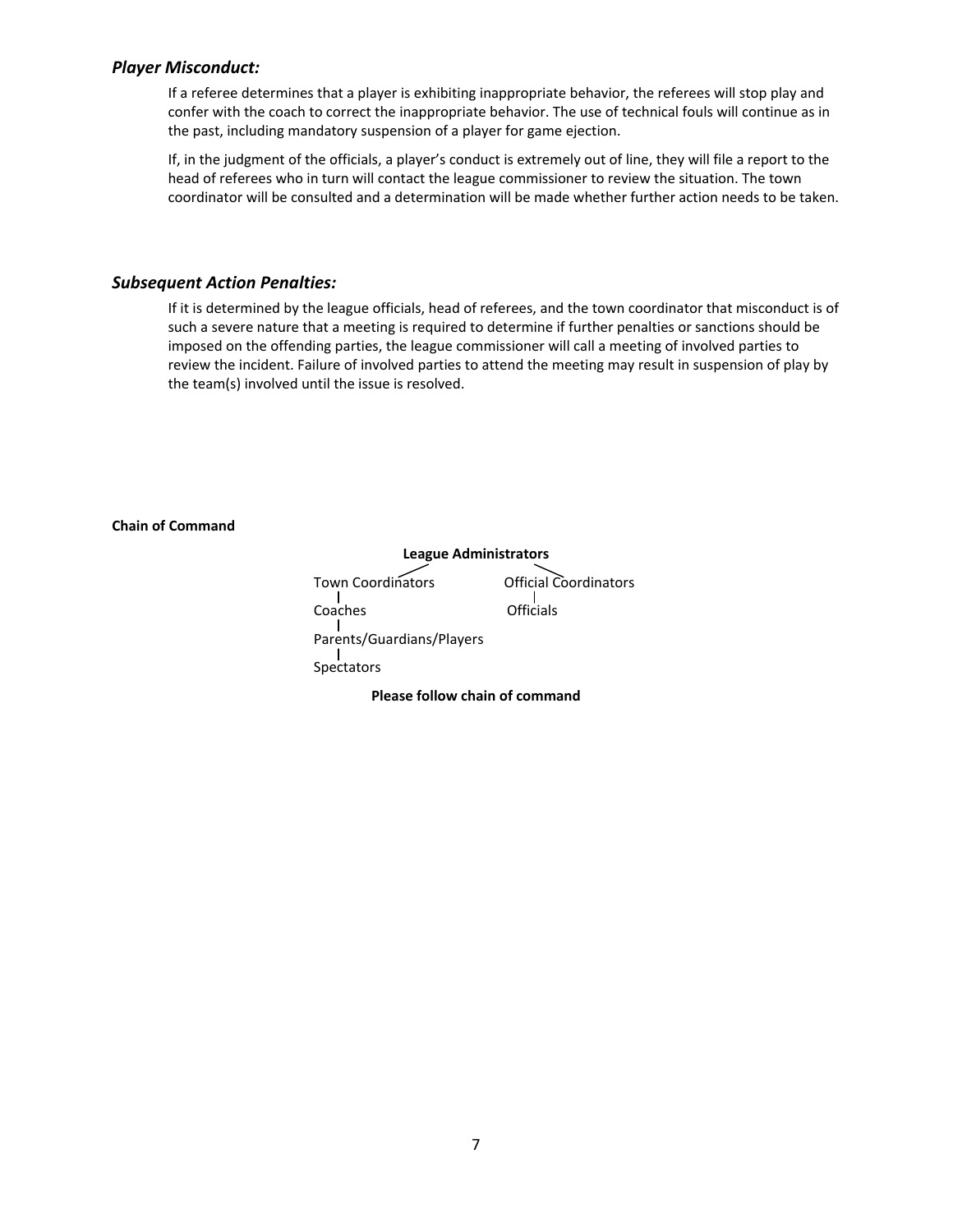## **Team Responsibilities**

#### *Home Team:*

The home team is responsible for providing:

Timely access to gym, game ball, scorekeeper for official scorebook, and the time keeper.

#### *Arriving On Time:*

Each team shall be prepared to play at the scheduled start of the game. A grace period of 10 minutes is allowed, after which the delinquent team shall forfeit the game. Town Coordinators can delay games based on weather conditions.

#### *Playing Referees:*

The visiting team is responsible for paying each of the two referees at each game. Referees should be paid prior to the start of each game. Each is paid \$40.00 per game, cash, check or money order is acceptable. If only one referee is present for the game, he/she is paid \$60.00. In the event that a team cancels or forfeits a game, that team is responsible for paying for both referees. Referees are paid even if the game is not played!

See rules about cancelled games. If an official declines a check please notify town coordinator so they can notify us.

If it becomes necessary to postpone a game (other than game day weather or facility related cancellations), a coach must contact their town coordinator at least **14** days prior to the originally scheduled game. The coordinator will make provisions to adjust the home schedule for that day to avoid any gaps in a gym schedule. The coordinator will contact the league president promptly by email (admin@metrowestbball.com), stating the reason for the postponement. In addition, the town coordinator will contact the referee coordinator to inform him/her of the postponement. Town administrators are the only people that can change or cancel a game. Coaches who do this will serve a 1 game suspension.

**NOTE: 14 day postponement notification policy is both adequate and realistic. A 14 day notice must be given to postpone games to avoid any penalty. Additionally, Metrowest assigners are NOT expected to schedule officials for any make up games where the 14 day notice was not given, unless the postponement occurred due to weather related or gym availability issues!** 

#### *Eligibility:*

Coaches are responsible for ensuring that all members of the team are eligible players.

#### *Uniforms:*

Each team is strongly encourage to use reversible jerseys or have "Home" and "Away" jerseys. Home team wears white or light color. The digits 6, 7, 8, and 9 are not be used in uniform numbers (e.i., 19 is an illegal number). Any incidence of the use of illegal numbers should be reported to the league commissioner for resolution. No technical foul or other penalty will be imposed at the game!

#### *Game Times:*

The times listed on the league schedule are the game start times. Teams can expect to have approximately 5-15 minutes to warm-up prior to the start of the game. Teams should arrive at the game site 20 minutes prior to the start of the game. Games will not start more than 5 minutes prior to scheduled times unless weather could be an issue.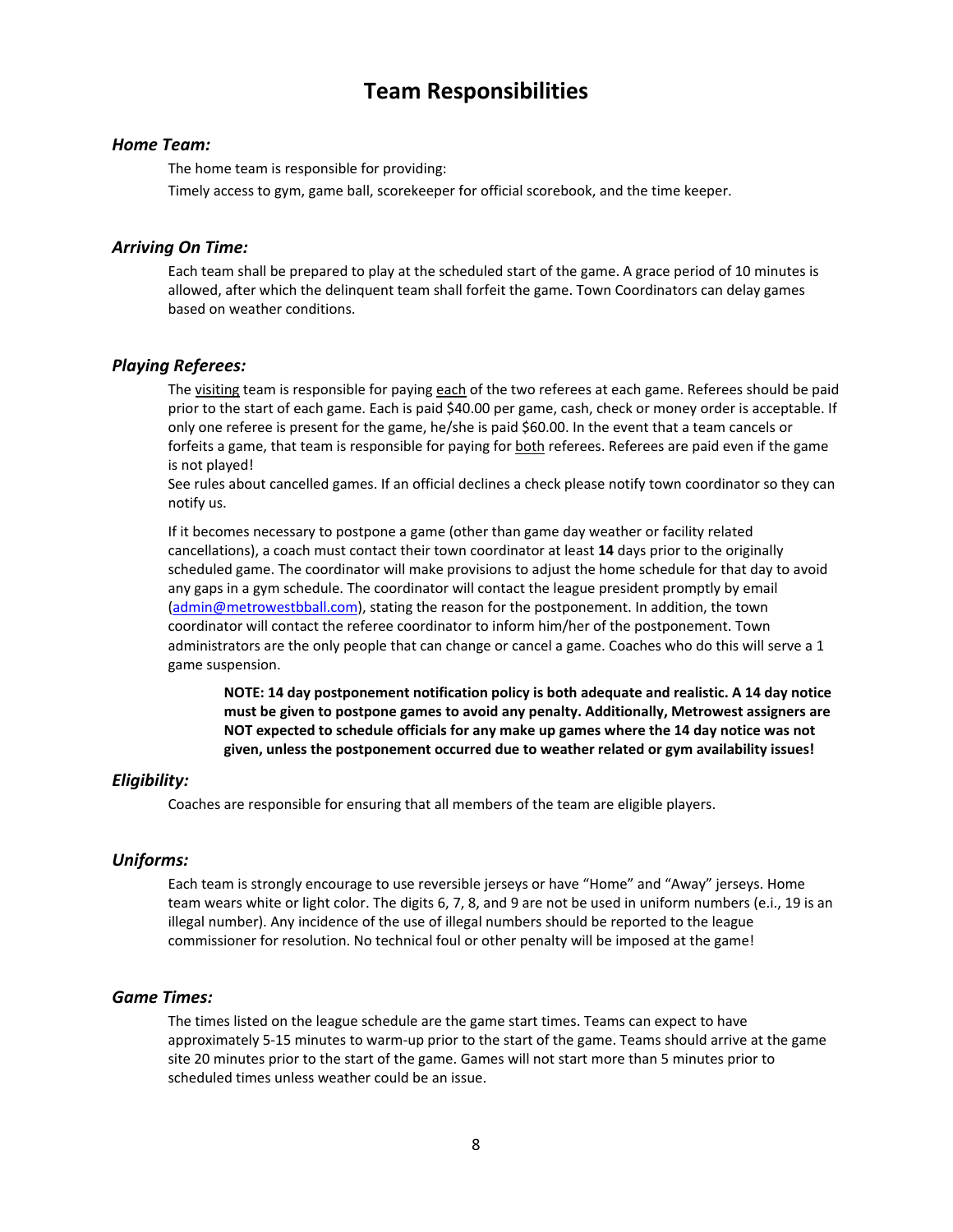#### *Inclement Weather:*

In the event of inclement weather it is up to the coaches to determine whether or not to postpone the game, provided the home facility remains open. Driving safety of the visiting team must be the primary consideration. Away team has final say for making determinations.

In the event the game is postponed the following must be done:

Make determination as early as possible.

Post online at metrowestbball.com

Cancel referees for the game. Call your town coordinator to find out who to call (Note: different towns use different sources for referees.)

Notify parents, opposing coach, and opposing town administrator.

Reschedule contest for mutually agreeable time.

Reschedule referees.

In the vast majority of "make up" situations, the make up games are scheduled such that at least two games are being played "back to back". When a team of referees is scheduled for more than one game at a time, the normal fee of \$40.00 per referee applies. If a single game is scheduled \$50.00 is received by each official.

In general, coordinators try extremely hard to insure that make ups are not scheduled for one game at a time only. However, circumstances may be such that the only way to schedule a game is to schedule it "by itself".

IF BOTH COACHES DO NOT AGREE TO PAY THE PREMIUM, DO NOT SCHEDULE THE REFEREES OR THE GAME! ONCE THE REFEREES ARE SCHEDULED AND ARE PRESENT AT THE MAKE UP GAME, THE COACHES ARE RESPONSIBLE TO PAY THEM.

If coaches cannot agree on referee payment, or if A MUTUALLY AGREEABLE TIME CANNOT BE MADE, THE GAME WILL SIMPLY NOT BE PLAYED AND THE GAME WILL BE CONSIDERED A "NO GAME". **THIS IS NOT A FOREIT!** 

Home team should cancel and reschedule gym time.

## **Forfeits/Make Up Games:**

#### *Regular Season:*



**1.** The result of any game not played for the reason other than a forfeit will not be included in the standings and will be considered a "no game", subject to the following guidelines.

**A.** A "no game" situation results when a game is not played due to factors other than a team not showing up on time for a game. Examples of this are: inclement weather, gyms not available (power loss, heat loss, town 'preempts' the use of the gym).



A forfeit occurs when one team fails to field a team in time to play a scheduled game at the scheduled site.

**2.** In a forfeit situation, the non-offending team may agree to make up the game with the offending team. In this case the offending team will be responsible for payment of the referees for the originally scheduled game. Then non-offending team must also agree to the financial arrangements for the make-up (i.e. who pays for the refs, who provides the gym).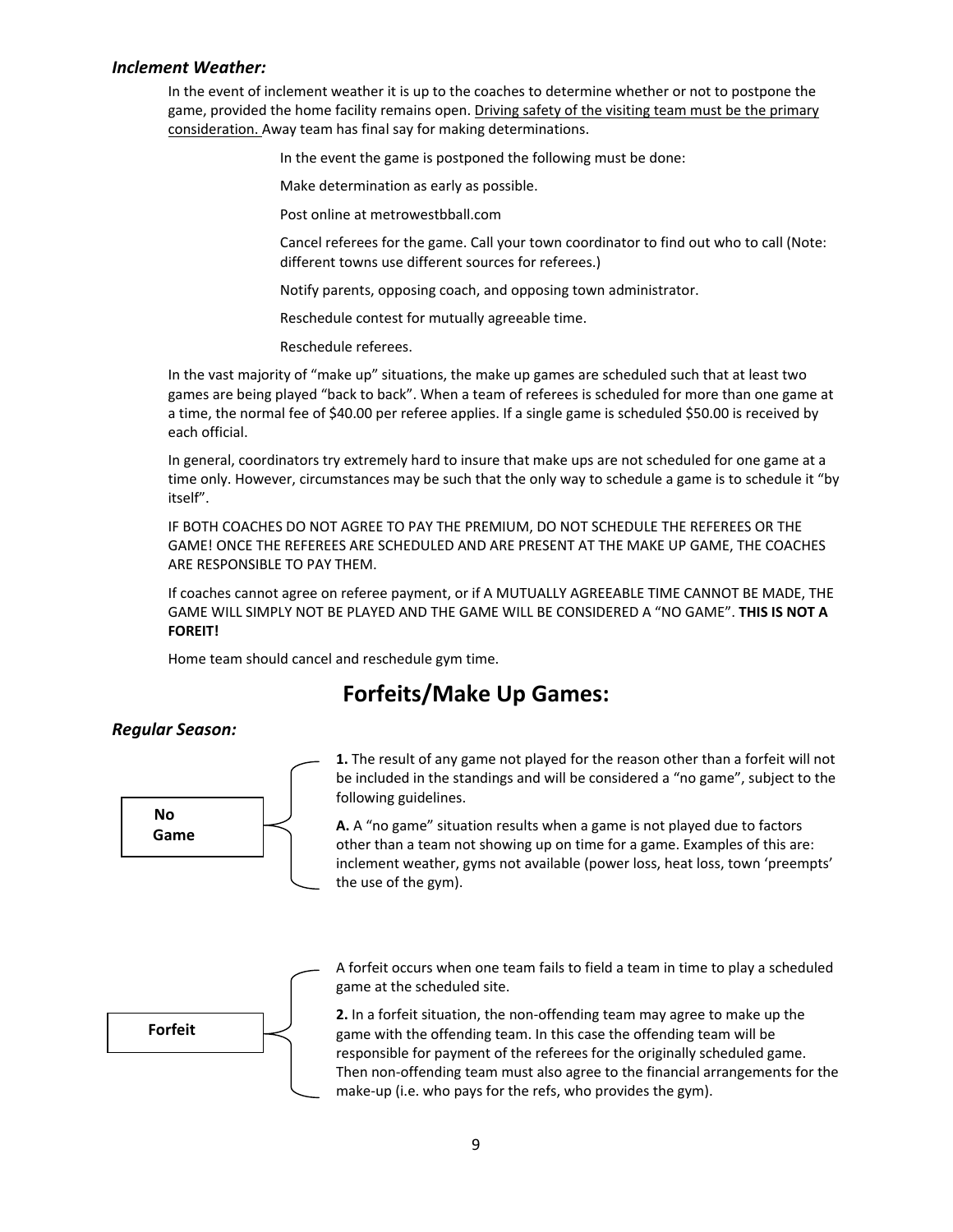#### *Playoffs:*

The intent of the playoffs is to play the game, not forfeit. Circumstances may be such that it is logistically impossible or impractical to make up the game. Therefore, all decisions on forfeits in the playoffs will be deferred to the league commissioner.

## **Eligibility**

Boys and girls resident in the member community and currently enrolled in the 4<sup>th</sup>, 5<sup>th</sup>, 6<sup>th</sup>, 7<sup>th</sup> and 8<sup>th</sup> grades are eligible. Additionally, students participating in the METCO program will be allowed to participate on a team from the town in which they attend school. Players may play up with a higher grade team but are not allowed to play on a lower grade team. Players may NOT participate on more than 1 Metrowest Team (i.e. a player in the  $7<sup>th</sup>$  grade may play up on the  $8<sup>th</sup>$  grade team but may NOT also play on the  $7<sup>th</sup>$  grade team). For special circumstances town administrators can apply for a waiver agreed on by the town coordinator.

**Note:** Rosters are required. Rosters must be submitted via the coaches on line to the website prior to December  $31<sup>st</sup>$ . Failure to do so will have a consequence agreed on by the town coordinators.

## **Metrowest Age/Grade Eligibility**

Beginning with 2010-2011 season Metrowest will implement on age eligibility requirement to go along with its already existing grade requirement.

In order to participate on a town travel team a player must first meet the grade requirement; that is, the player must be in the grade associated with that team. A player may play 'up' one grade, but they may NOT play 'down', no matter what the age. Simply stated, as an example, a 5<sup>th</sup> grader can play on a 5<sup>th</sup> or  $6<sup>th</sup>$  grade team, but could NOT play on a 4<sup>th</sup> grade team even though he or she would qualify based on the age requirement.

For the 2011-2012 season, the following age limits apply, by grade.

- $8<sup>th</sup>$  Grade Must be born on or after September 1, 1996
- $7<sup>th</sup>$  Grade– Must be born on or after September 1, 1997
- $6<sup>th</sup>$  Grade– Must be born on or after September 1, 1998
- 5<sup>th</sup> Grade– Must be born on or after September 1, 1999
- 4th Grade– Must be born on or after September 1, 2000

The date September  $1^{st}$  is used to be consistent with the Massachusetts Interscholastic Athletic Association (MIAA) Rules and Regulations Governing High School Athletics (Page 55, Article 60, Handbook July 1, 2009-June 30, 2011).

**Note:** This rule will be enforce by the honor system. Birth certificates are not required as a prerequisite to play. However, if an age challenge is made by an opposing coach, the player MUST provide proof of age prior to the next scheduled game. IT IS HIGHLY RECOMMENDED THAT FOR PLAYERS THAT APPEAR OLDER, THAT THE COACH OBTAIN PROOF OF AGE IN ADVANCE ANDY HAVE THE DOCUMENTATION READY IF AN INFORMAL INQUIRY IS MADE BY AN OPPOSING COACH AT GAME TIME. This is just a common sense recommendation that will avoid controversy and additional leg work in follow up.